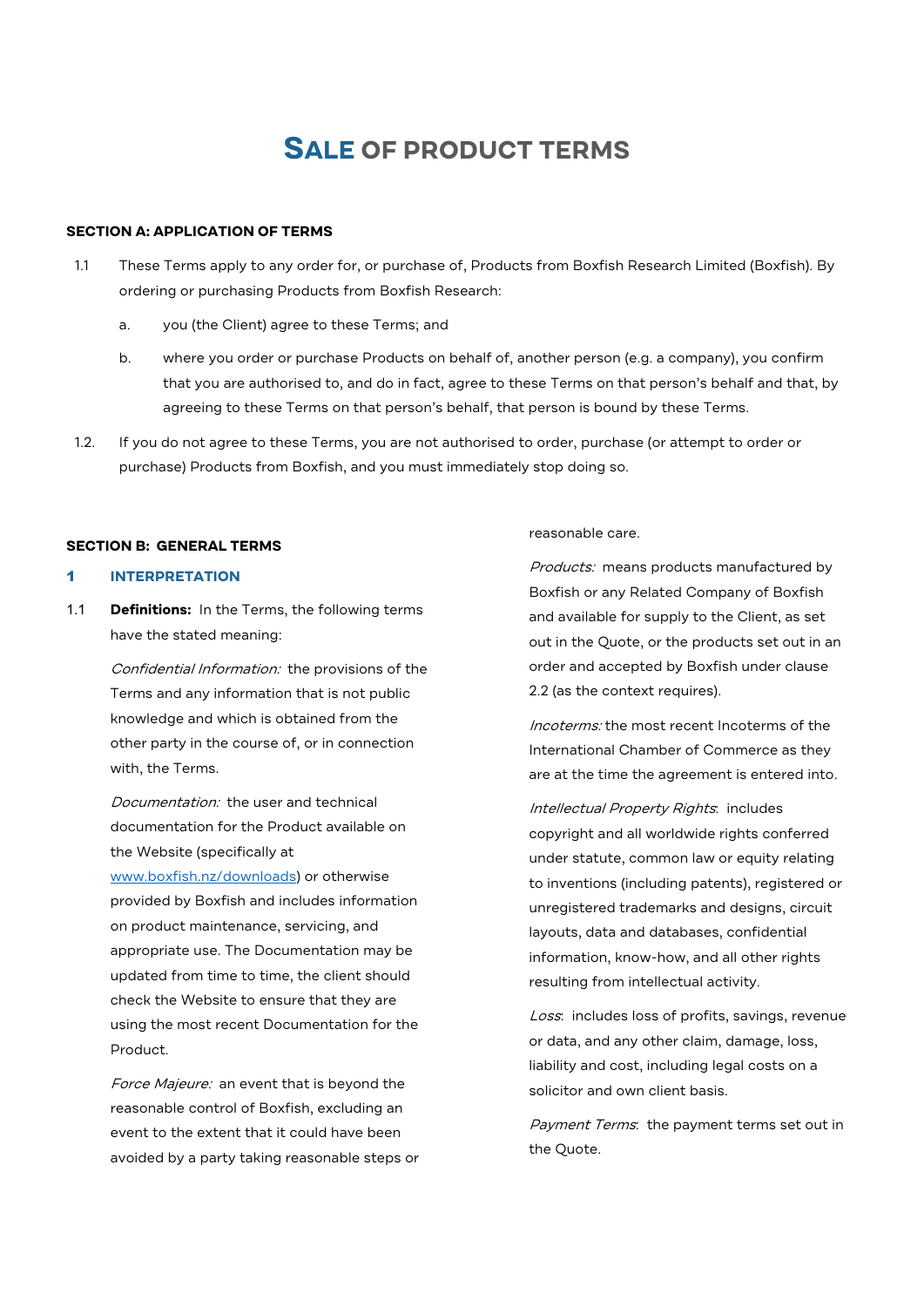Price: the price for the Products set out in the Quote, as updated by Boxfish in accordance with clause 4.4.

Quote: the quote which indicates shipping incoterms, Products, prices, specifications and Valid Until date.

Related Company: has the meaning given in the Companies Act 1993.

Sales Tax: sales tax, goods and services tax, value added tax or equivalent tax payable under any applicable law.

Shipping Date: the date that Boxfish provides written confirmation to the Client that the Products will be or have been shipped.

Start Date: the date on which Boxfish confirms an order placed by the Client.

Terms: Section A, Section B (General Terms) and the Quote.

Valid Until: means the date through which the Prices remain valid.

Website: means the domain www.boxfish.nz.

Year: a 12-month period from the Start Date or the anniversary of that date.

#### 1.2 **Interpretation:** In the Terms:

- a clause and other headings are for ease of reference only and do not affect the interpretation of the Terms;
- b words importing the singular include the plural and vice versa; and
- c a reference to:
	- i a **party** to the Terms includes that party's permitted assigns;
	- ii **including** and similar words do not imply any limit;
	- iii all currencies listed in the Terms are **USD**; and
- iv a statute includes references to regulations, orders or notices made under or in connection with the statute or regulations and all amendments, replacements or other changes to any of them;
- d no term of the Terms is to be read against a party because the term was first proposed or drafted by that party; and
- e except for any special condition listed in Section A (which prevails over any other clause of the Terms), if there is any conflict between Section B and Section A of the Terms, Section B prevails unless expressly stated otherwise in Section A.

# 2 **ORDERS**

- 2.1 **Orders:** The Client may place orders for Products by sending a purchase order to a sales representative at Boxfish Research, from time to time.
- 2.2 **Acceptance of orders:** An order for Products is accepted when Boxfish sends notice of confirmation of that order to the Client's email address listed by the Client when placing an order or notified under clause 11.6.
- 2.3 **No Client terms:** No Client terms are incorporated into the Terms or apply to any order or Products, whether set out in an order or otherwise.
- 2.4 **Rejection of orders:** Boxfish may reject an order for Products for any reason.
- 2.5 **Cancellation:** An order for Products, once accepted by Boxfish, cannot be varied or cancelled except with the written agreement of both parties.
- 2.6 **Non-exclusive:** Boxfish's supply of Products to the Client is non-exclusive. Nothing in the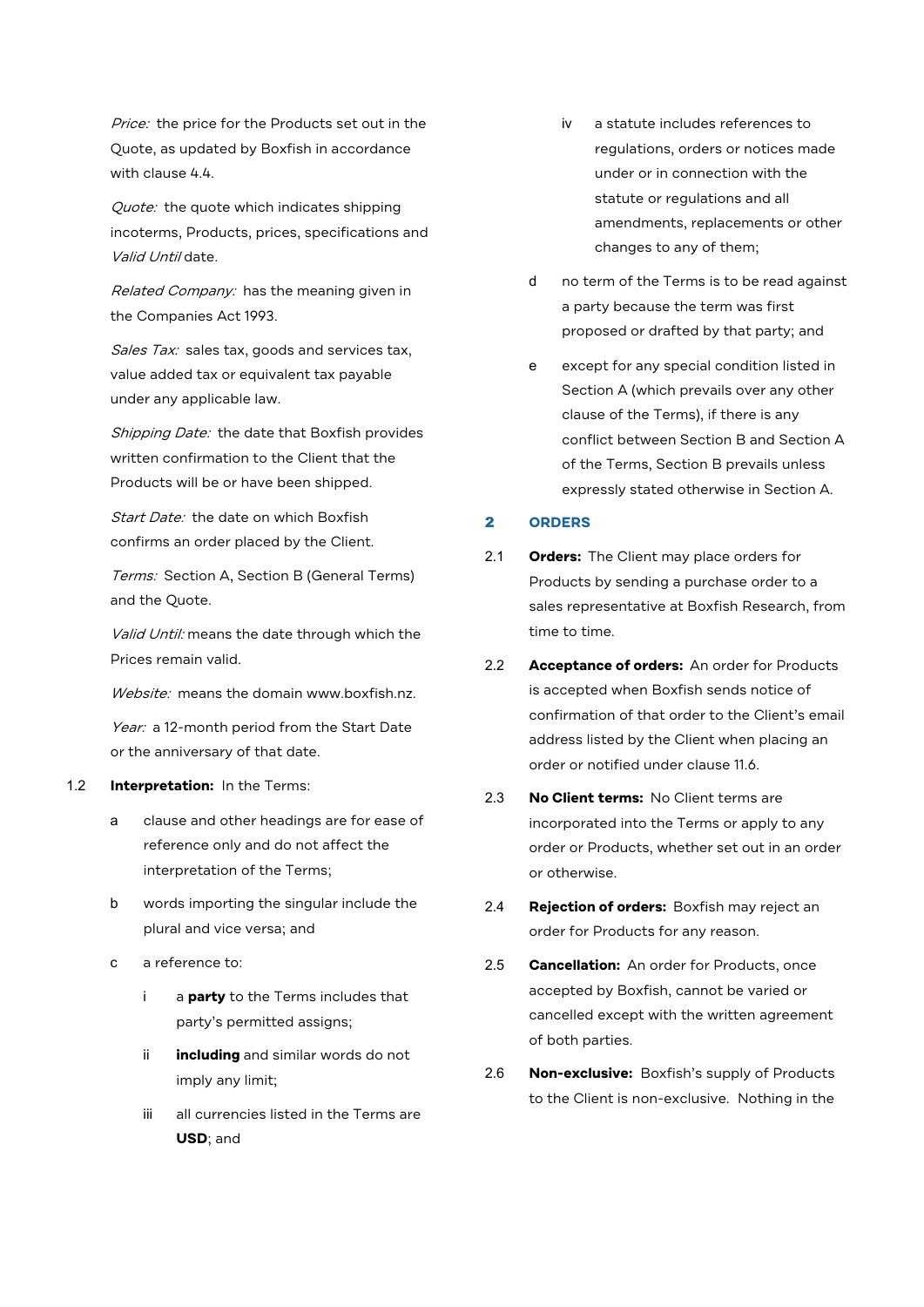Terms prevents Boxfish from supplying Products to any other person.

#### 3 **DELIVERY, RISK AND TITLE**

3.1 **Delivery, Duties, Insurance and Taxes:** 

Boxfish must deliver the Products in accordance with the Incoterms shown in the Quote. The Incoterms applicable at the time the agreement is entered into will lead to the interpretation of the transportation and delivery terms used in offers, purchase agreements and/or purchase confirmations, storage agreements and/or storage confirmations, insofar as these are not deviated from in the Terms or Quote.

- 3.2 **Failure to take delivery:** If the Client is unable to take delivery for any reason, Boxfish may store the Products for later redelivery. The Client indemnifies Boxfish against all Loss (including costs of storage and other logistical costs), suffered or incurred (or reasonably charged) by Boxfish as a direct or indirect result of any failure by the Client to take delivery.
- 3.3 **Alternative delivery:** If you request that the Products be delivered to another person, or if a person other than you takes possession of the Products at your requested delivery address, that person takes possession of the Products as your agent and you remain fully liable to Boxfish under these Terms despite delivery to that other person.
- 3.4 **Delay:** Boxfish will use reasonable efforts to deliver the Products on or before the estimated Delivery date (if any) set out in Boxfish's confirmation of order notice, but:
	- a Boxfish will not be liable for any loss, liability or damage resulting from any delay; and
	- b the Client will not be relieved of any obligation to accept or pay for the

Products by reason of that delay.

- 3.5 **Title:** Title to Products passes to the Client on the later of:
	- a delivery; and
	- b receipt in full by Boxfish of payment for the Products.
- 3.6 **Restriction:** Except to the extent expressly permitted by applicable law, the Client must not reverse engineer, copy, decompile, disassemble, or otherwise attempt to access or derive source code or other intellectual property from the Products or any componentry.
- 3.7 **Risk:** Risk in the Products passes to the Client on delivery.

## 4 **PRICE AND PAYMENT**

- 4.1 **Price and costs:** The Client must pay:
	- a the Price for the Products; and
	- b any freight, handling and other delivery charges.

#### 4.2 **Invoicing and payment:**

- a Boxfish will provide the Client with valid Sales Tax invoices for the amounts payable under clause 4.1.
- b Unless agreed otherwise, the Prices exclude Sales Tax, which the Client must pay on taxable supplies under the Terms.
- c The Client must pay the Prices:
	- i. on the dates set out in the Payment Terms, or if there are none, by the 20<sup>th</sup> of the month following invoice; and
	- ii. electronically in cleared funds without any set off or deduction except to the extent required by law. If the Client is required by law to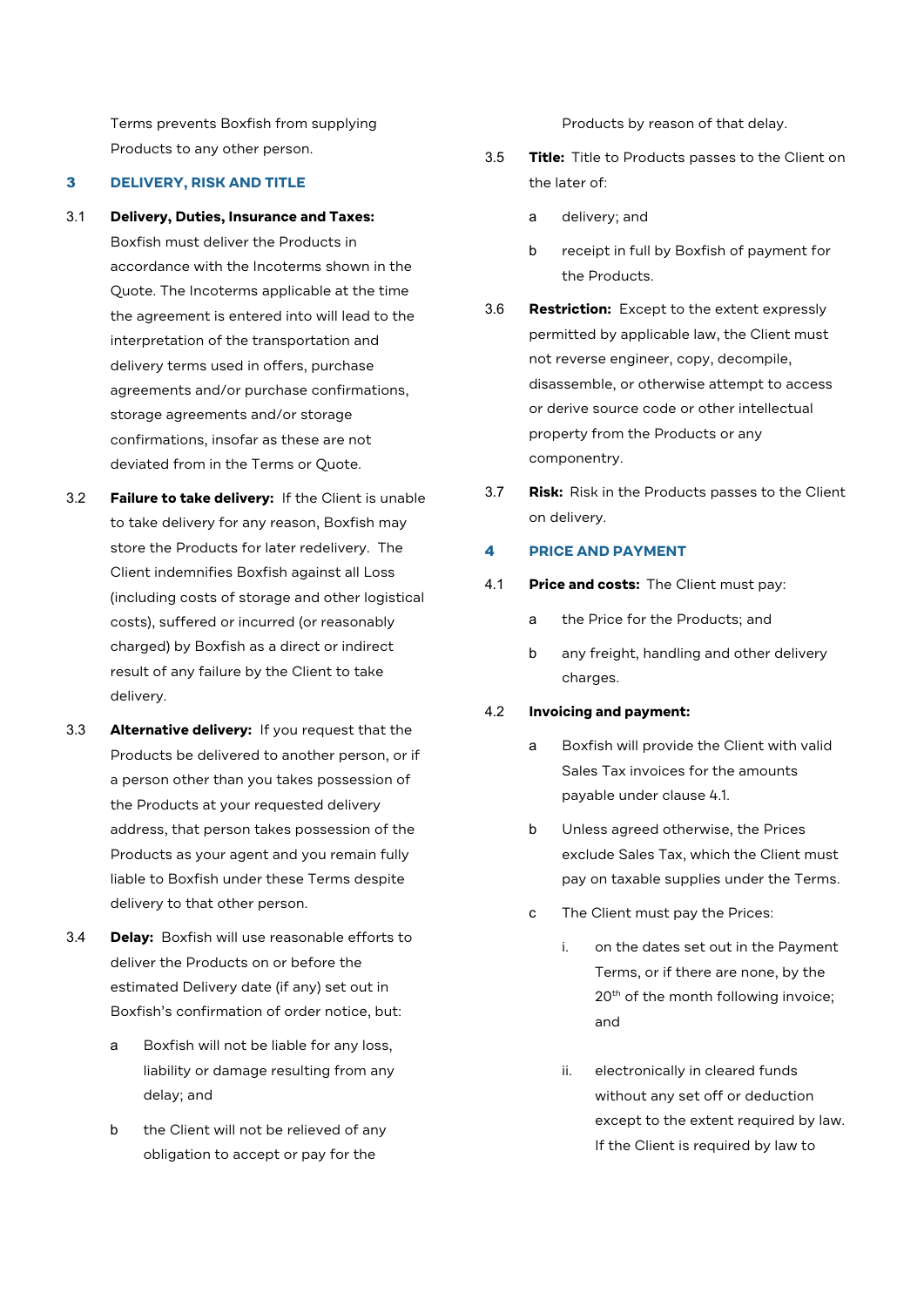make any deduction, the Client must pay Boxfish any additional amount that is necessary to ensure receipt by Boxfish of the full amount which Boxfish would have received but for the deduction.

- 4.3 **Overdue amounts:** Boxfish may charge interest on overdue amounts. Interest will be calculated from the due date to the date of payment (both inclusive) at an annual percentage rate equal to the corporate overdraft reference rate (monthly charging cycle) applied by Boxfish's primary trading bank as at the due date (or if Boxfish's primary trading bank ceases to quote such a rate, then the rate which in the opinion of the bank is equivalent to that rate in respect of similar overdraft accommodation expressed as a percentage) plus 2% per annum.
- 4.4 **Adjustment to Prices:** Boxfish may increase the Prices by providing written notice to the Client, provided that the new Prices will apply only to orders for Products placed after receipt of the notice. The Prices are no longer valid after the Valid Until date on the Quote. If there is no Valid Until date, then the Prices are no longer valid 30 days after the Quote was sent.

#### 5 **WARRANTIES**

- 5.1 **Mutual warranties:** Each party warrants that it has full power and authority to enter into and perform its obligations under the Terms which, when signed, will constitute binding obligations on the warranting party.
- 5.2 **Title:** Boxfish warrants that, at the time that title passes to the Client:
	- a it has the right to sell the Products; and
	- b the Products are sold free from any third party charge or encumbrance not made known to the Client.
- 5.3 **Products:** Unless agreed otherwise in writing, Boxfish warrants that the Products will be new and unused and, for a period of 24 months from delivery, will:
	- a materially comply with the applicable Documentation; and
	- b be free from material defects in material, workmanship and design.
- 5.4 **Warranty exclusions:** The warranties in 5.3 do not apply to any Product:
	- a from which the serial number has been removed or defaced;
	- b where the seals have been broken, tampered with or installed incorrectly (other than by Boxfish);
	- c that has become defective as a result  $\bigcap_{\tau \in \mathcal{T}}$ 
		- i. accident, misuse, abuse, damage cause by sand, dirt, impact or other external causes;
		- ii. defects arising from normal wear and tear;
		- iii. corrosion due to exposure to sea water or chemicals;
		- iv. damage due to fluctuations in supply voltages, lighting, or from large static discharges;
		- v. damage caused by water or liquid ingress;
		- vi. failure to follow the usage instructions for the Product in the Documentation (including by being operated outside the usage parameters stated in the Documentation);
		- vii. failure to follow the servicing guidelines for the Product in the Documentation;
		- viii. use with parts not manufactured, approved, or sold by Boxfish; or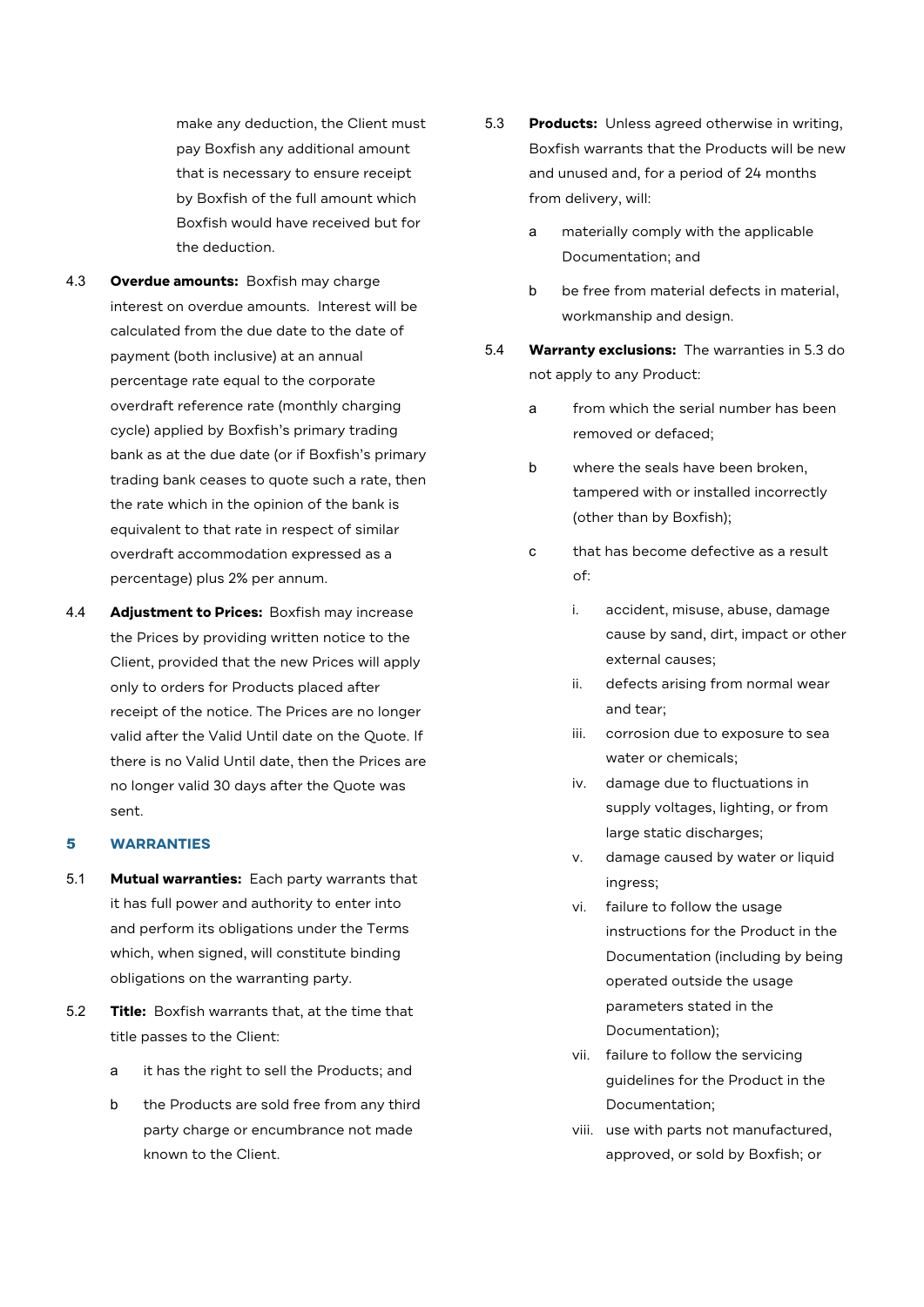- ix. modification or service by anyone other than Boxfish or our authorised service agents; or by written agreement.
- d The warranties in clause 5.3 do not cover batteries, tether or equipment or accessories not manufactured by Boxfish.

## 5.5 **Breach of warranty:**

- a Subject to clause 5.5b, if the Products do not meet any warranty under clause 5.3, Boxfish will (at its option and cost):
	- i repair or replace (which may be with a reconditioned Product of like condition); or
	- ii refund or offer to you a reduction in the Price that you have paid for the Product.
- b Any repair, replacement, or refund under clause 5.5a is conditional upon the Client notifying Boxfish of any issues or defects, promptly returning the Products to the Boxfish maintenance centre and complying with any other reasonable instructions of Boxfish with respect to the Product's return.
- c The cost of insuring and returning the Products to the Boxfish maintenance centre is the Client's responsibility. Boxfish will be responsible for insuring and returning the Products to the client's original shipping address. If the address differs Boxfish may charge of fee if insurance and shipping costs would be greater.
- d Boxfish's obligation under clause 5.5a is the Client's sole remedy against Boxfish for breach of warranty.
- 5.6 **Further exclusions:**
- a The warranties in clause 5.3 do not apply to any defect caused by Force Majeure; the Client's failure to follow applicable use or operations instructions in the Documentation; the Client's failure to service the Products as set out in the Documentation; accident; unusual physical, electrical or electromagnetic stress (including power surges); neglect; maintenance or modification by any person other than Boxfish; or any other misuse, abuse or mishandling.
- b To the maximum extent permitted by law, Boxfish's warranties are limited to those stated in clauses 5.1 to 5.3. Any other condition or warranty (including any warranty under the New Zealand Contracts and Commercial Law Act 2017) is excluded.
- c The Client agrees and represents that it is acquiring the Products for the purposes of a business and that the New Zealand Consumer Guarantees Act 1993 does not apply to the supply of the Products or the Terms.

# 6 **INTELLECTUAL PROPERTY**

- 6.1 **Ownership:** Boxfish (and its licensors) owns all Intellectual Property Rights in the Products and the Documentation.
- 6.2 **No assignment:** Nothing in the Terms acts as an assignment of any Intellectual Property Rights in the Products.

# 7 **CONFIDENTIALITY**

- 7.1 **Security:** Each party agrees that, unless it has the prior written consent of the other party, it will:
	- a keep confidential at all times the Confidential Information of the other party; and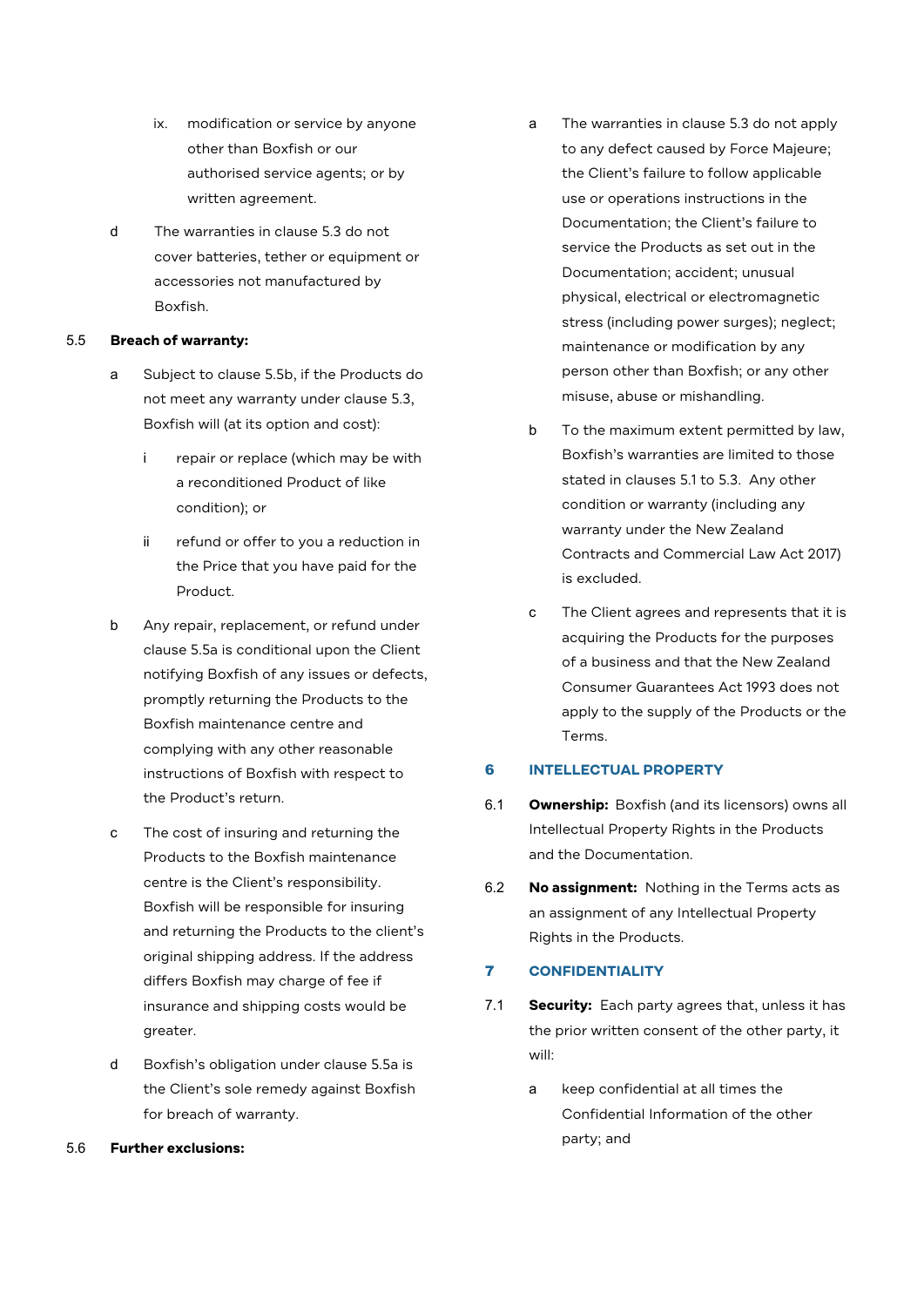- b ensure that any personnel or professional advisor to whom a party discloses other party's Confidential Information are aware of, and comply with, the provisions of this clause 7.1a.
- 7.2 **Disclosure required:** The obligations of confidentiality in clause 7.1a do not apply to any disclosure:
	- a for the purpose of performing the Terms or exercising a party's rights under the Terms;
	- b to the extent required by law (including under the rules of any stock exchange);
	- c of Confidential Information which:
		- i is publicly available through no fault of the recipient of the Confidential Information or its personnel; or
		- ii was rightfully received from a third party without restriction or without breach of the Terms; or
	- d by Boxfish if required as part of a bona fide sale of its business (assets or shares, whether in whole or in part) to a third party, provided that Boxfish enters into a confidentiality agreement with the third party on terms no less restrictive than this clause 9.
- 7.3 **Return of information:** Except to the extent that a party has ongoing rights to use Confidential Information, a party must, at the request of the other party following the termination of the Terms, promptly return to the other party or destroy all Confidential Information of the other party in the recipient party's possession or control.

# 8 **LIABILITY**

# 8.1 **Maximum liability:**

a To the maximum extent permitted by law:

- i. except as set out in clause 5, the Client purchases and uses the Products at its own risk; and
- ii. Boxfish is not liable or responsible to the Client or any other person for Loss in connection with the Products, the Client's use of the Products, or these Terms. This exclusion applies regardless of whether Boxfish's liability or responsibility arises in contract tor (including negligence) equity, breach of statutory duty, or otherwise; and
- b only to the extent 8.1a and 8.1i do not apply or do not limit or exclude Boxfish's liability, Boxfish's total liability to the Client in connection to claims relating to a Product or these Terms must not exceed the purchase price paid by the Client for that Products.
- 8.2 **Unrecoverable loss:** Boxfish is not liable to the Client for any:
	- a loss of profit, revenue, savings, business, use, data, and/or goodwill; or
	- b consequential, indirect, incidental or special damage or loss of any kind.
- 8.3 **Unlimited liability:** Clauses 8.1 and 8.2 do not apply to limit Boxfish's liability for:
	- a fraud or wilful misconduct; or
	- b breach of clause 7.
- 8.4 **Mitigation:** Each party must take reasonable steps to mitigate any loss or damage, cost or expense it may suffer or incur arising out of anything done or not done by the other party under or in connection with the Terms.

# 9 **TERMINATION AND SUSPENSION**

9.1 **Termination rights:** Either party may terminate these Terms on no less than 30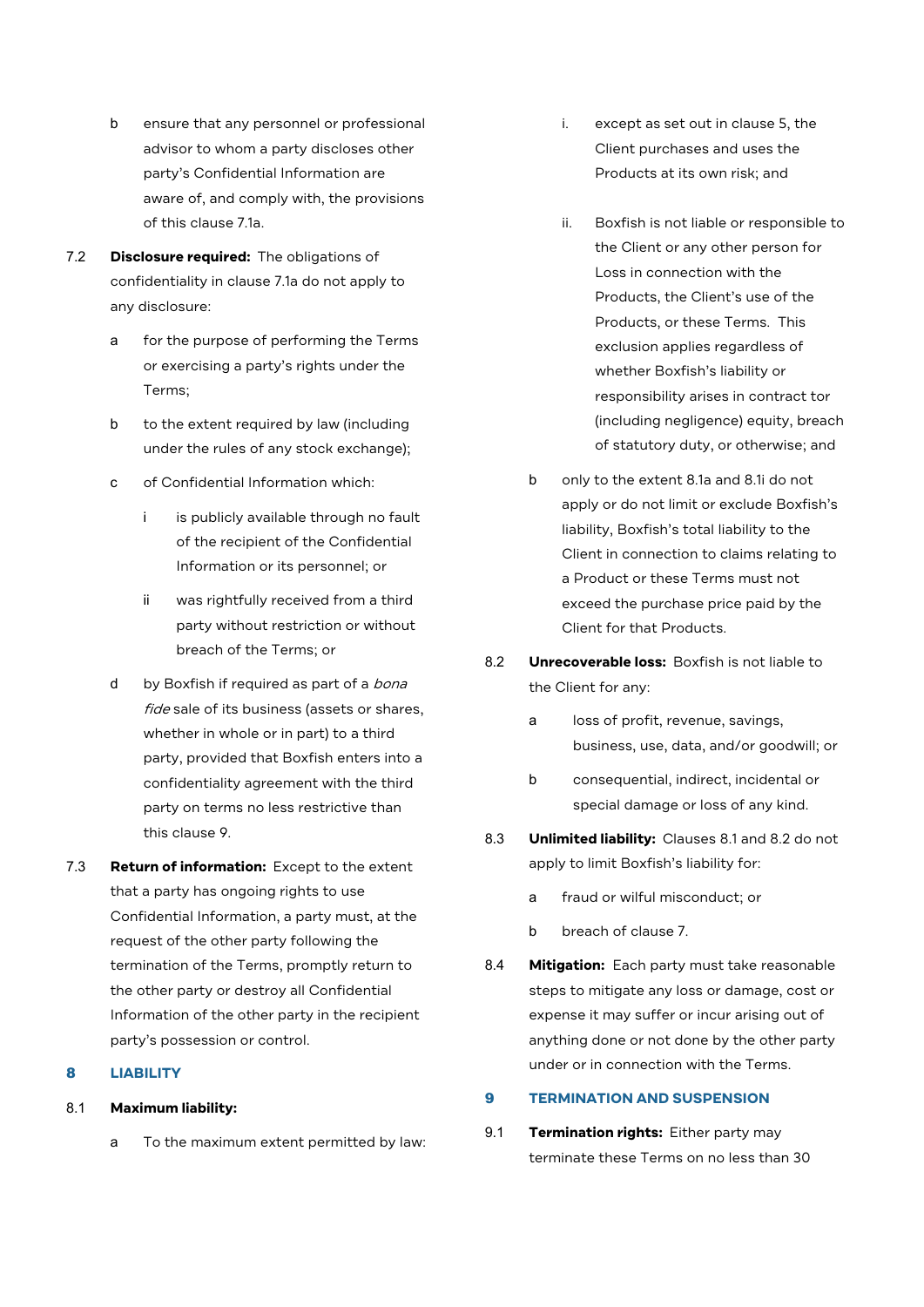day's prior written notice.

#### 9.2 **Consequences of termination:**

- a Termination of the Terms does not affect each party's rights and obligations accrued before the termination or y date.
- b The Terms continue to apply to any order accepted before the termination date.
- 9.3 **Obligations continuing:** Clauses which, by their nature are intended to survive expiry or termination, including clauses 4, 5, 6, 7, 8, 9, 10, and 11, continue in force.
- 9.4 **Remedies for non-payment:** Where the Client has failed to pay any amount due under the Terms, Boxfish may, in addition to any other remedy it has under the Terms or at law:
	- a refuse to deliver and/or allow collection of any Products, and sell, use, dismantle or dispose of that Products to offset the amount payable; and/or
	- b suspend the supply of any Products.

### 10 **DISPUTES**

- 10.1 **Good faith negotiations:** Before taking any court action, a party must use its best efforts to resolve any dispute under, or in connection with, the Terms through good faith negotiations.
- 10.2 **Obligations continue:** Each party must, to the extent possible, continue to perform its obligations under the Terms even if there is a dispute.
- 10.3 **Right to seek relief:** This clause 10 does not affect either party's right to seek urgent interlocutory and/or injunctive relief.

# 11 **GENERAL PROVISIONS**

11.1 **Force Majeure:** Boxfish is not liable to the Client for any failure to perform its obligations under the Terms to the extent caused by

Force Majeure, provided that Boxfish:

- a immediately notifies the Client and provides full information about the Force Majeure;
- b uses reasonable efforts to overcome the Force Majeure; and
- c continues to perform its obligations as far as practicable.
- 11.2 **Transfer:** On written notice, Boxfish may assign any or all of its rights and obligations under or transfer any or all of its interest in this Agreement to a Related Company of Boxfish.
- 11.3 **Rights of third parties:** No person other than Boxfish and the Client has a right to a benefit under, or to enforce, the Terms.
- 11.4 **Waiver:** To waive a right under the Terms, that waiver must be in writing and signed by the waiving party.
- 11.5 **Independent contractor:** Boxfish is an independent contractor of the Client. No other relationship (e.g. joint venture, agency, trust or partnership) exists under the Terms.
- 11.6 **Notices:** A notice given by a party under the Terms must be delivered via email to an email address notified by the other party for this purpose. If the notice is notice of termination, a copy of that email must be immediately delivered (by hand or courier) to the Chief Executive of the other party.
- 11.7 **Severability:** Any illegality, unenforceability or invalidity of a provision of the Terms does not affect the legality, enforceability or validity of the remaining provisions of the Terms.
- 11.8 **Variation:** Unless stated otherwise in the Terms, any variation to the Terms must be in writing and signed by both parties.
- 11.9 **Entire Agreement:** The Terms sets out